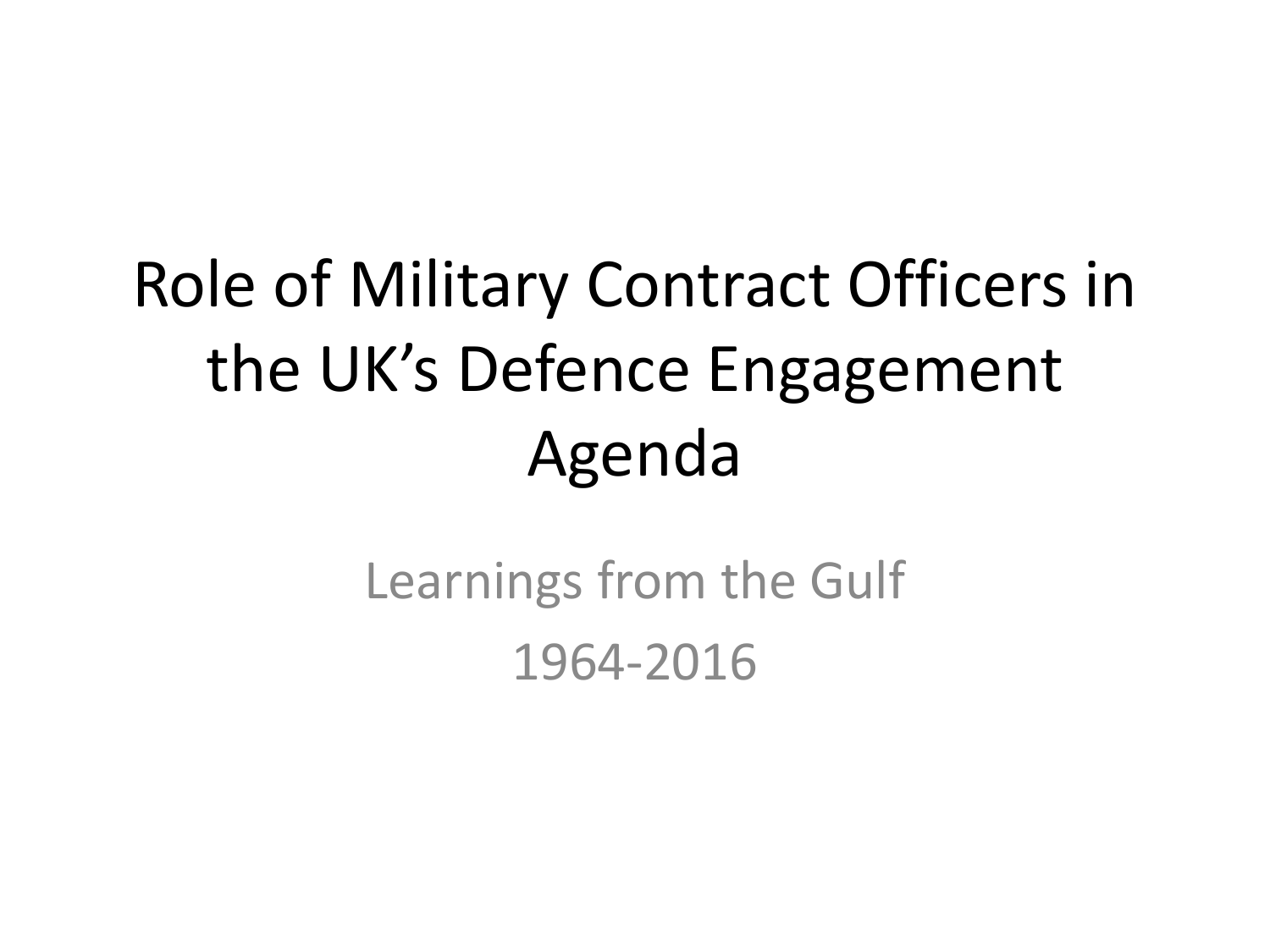# My thesis

Military Contract Officers (MCOs) can play a valuable, albeit constrained, role in the UK's Defence Engagement Agenda, and their work should be facilitated where it aligns with UK goals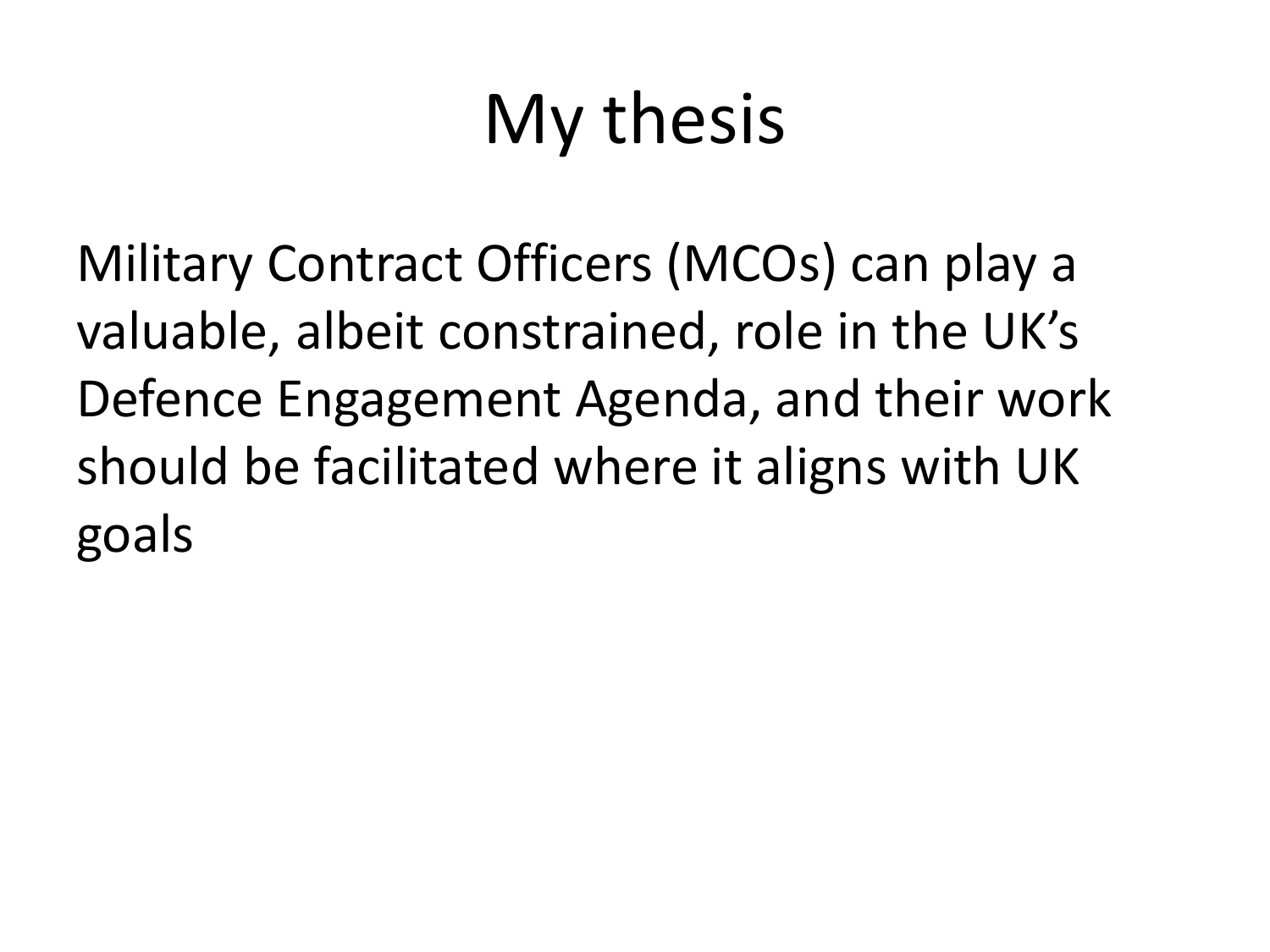### Research question

• Can, should and how best would British MCOs be used to advance the UK's Defence Engagement Agenda?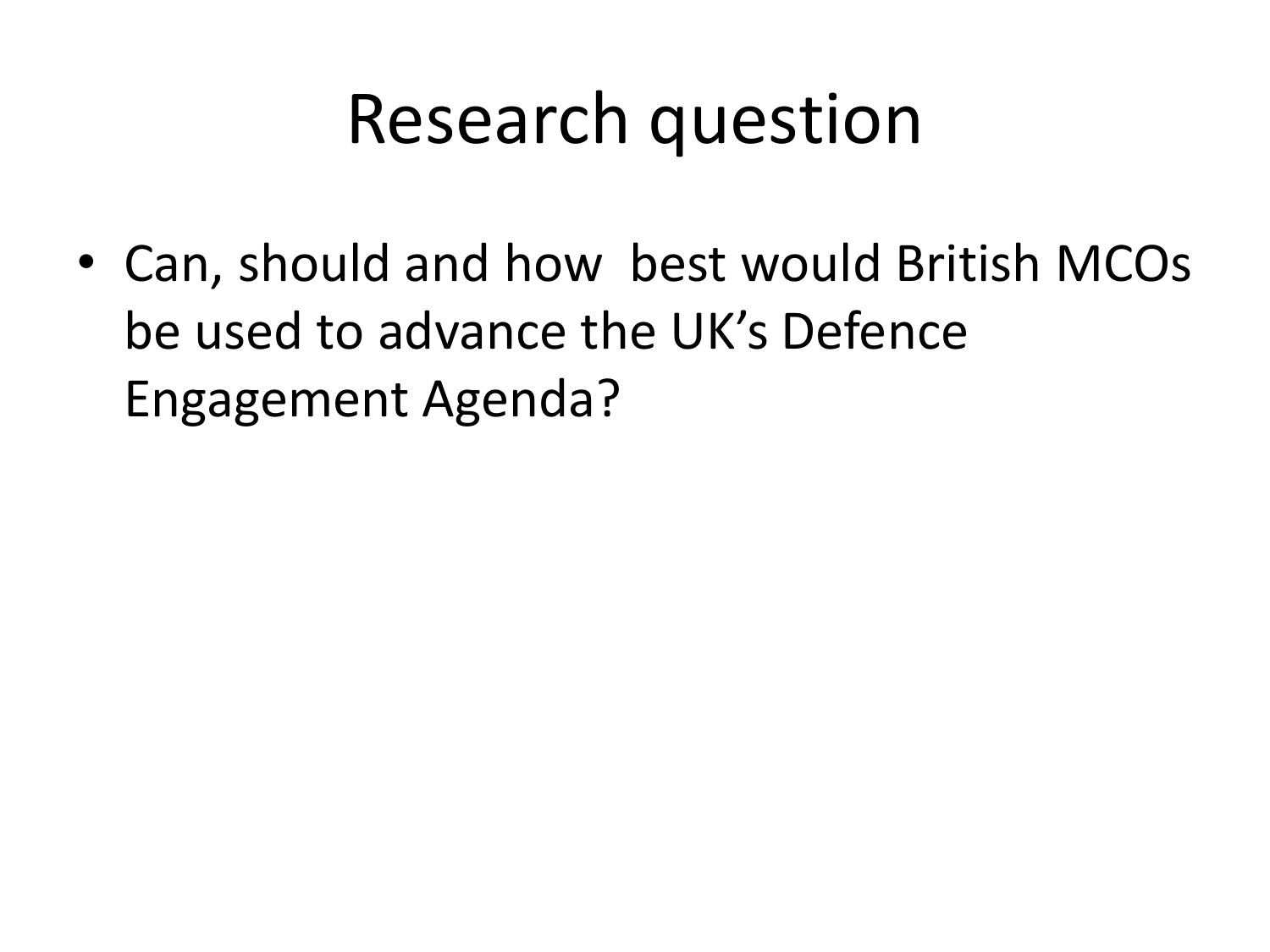### Contents

- 1. What is Defence Engagement?
- 2. UK's strategic interests in the Gulf
- 3. MCOs in the gulf
- 4. Questioning that seconded personnel are always 'loyal'
- 5. Cases of MCOs and advancing UK's DE agenda
- 6. Why Gulf Rulers have wanted MCOs for over 50 years?
- 7. How should they be used?
- 8. How best would they?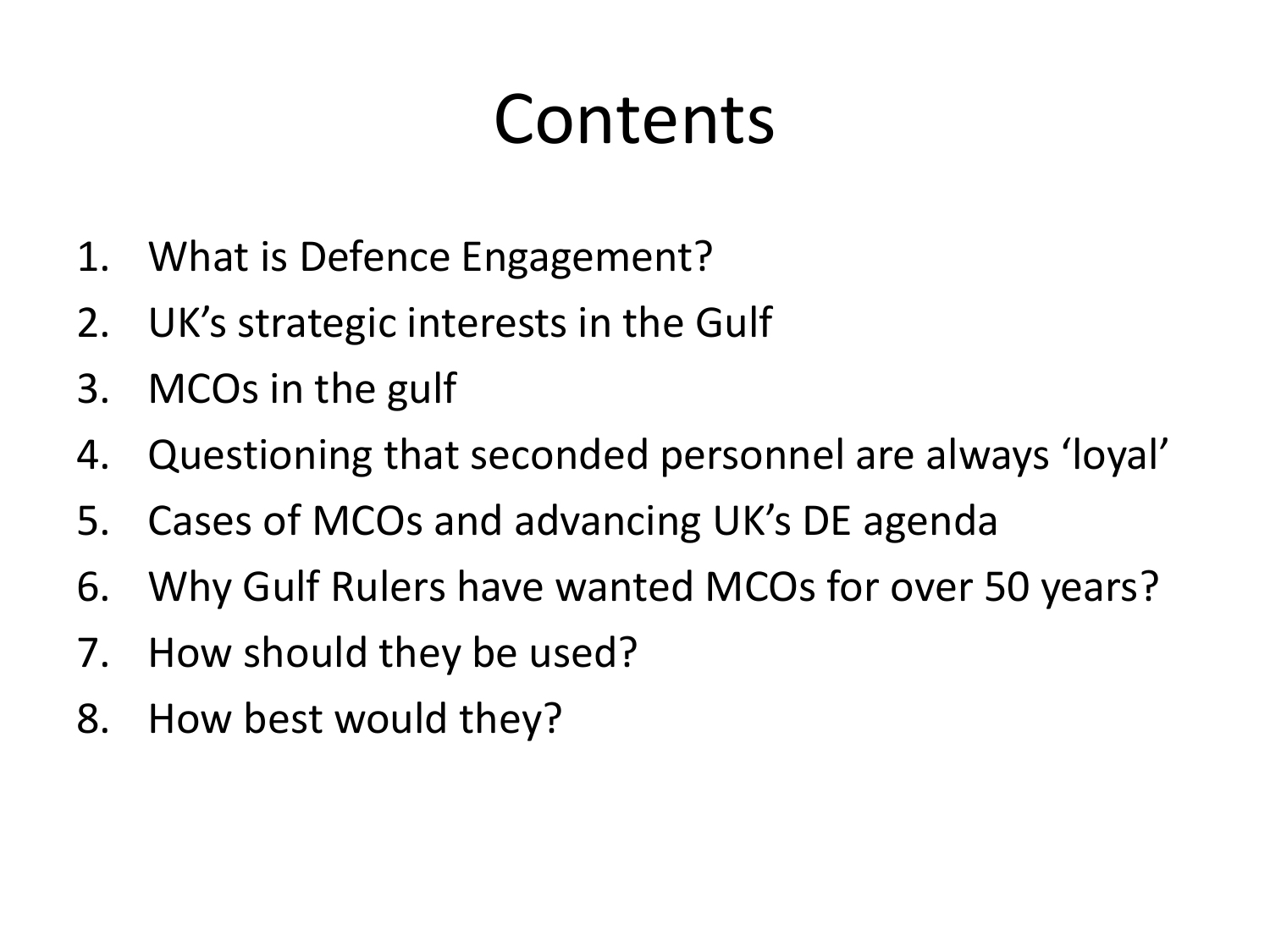# Defence Engagement (DE)



"the means by which we use our Defence assets and activities, short of combat operations, to achieve influence"

International Defence Engagement Strategy (IDES), 2013.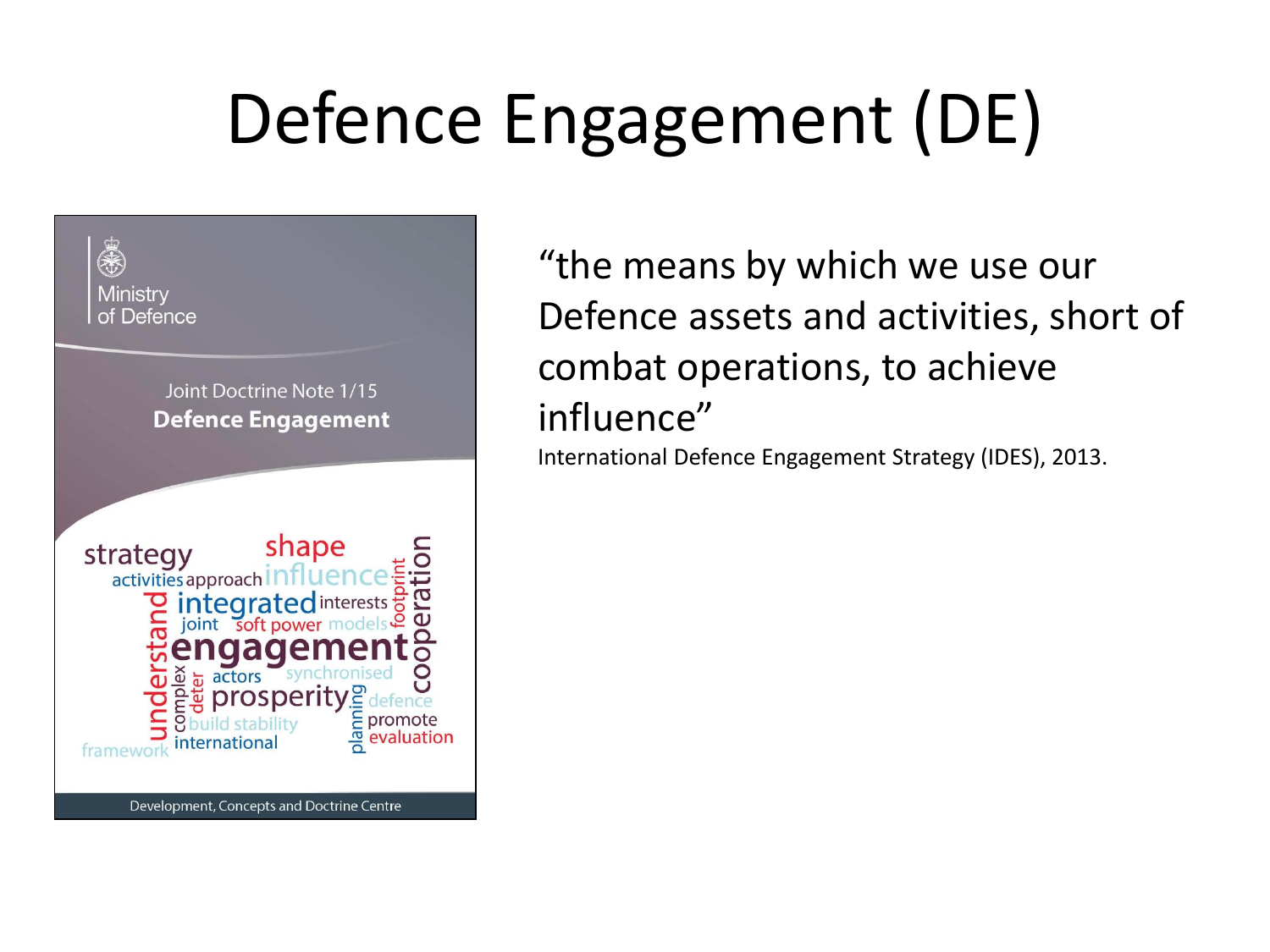# Defence engagement activities

- Bilateral and multilateral contacts between senior military and civilian defense officials.  $\bullet$
- Appointment of defense attaches to foreign countries.
- Bilateral defense cooperation agreements.  $\bullet$
- Training of foreign military and civilian defense personnel ٠
- Provision of expertise and advice on democratic control of armed forces, defense  $\bullet$ management and military technical areas.
- Contacts and exchanges between military personnel and units, and ship visits.  $\bullet$
- Placement of military or civilian personnel in partner countries' defense ministries and  $\bullet$ armed forces (exchanges).
- Deployment of training teams. ٠
- Provision of military equipment and other material aid.  $\bullet$
- Bilateral or multilateral military exercises for training purposes.

Source: Andrew Cottey and Anthony Forster, "Adelphi Paper 365: Reshaping Defence Diplomacy: New Roles for Military Cooperation and Assistance." (Oxford: Oxford University Press, 2004).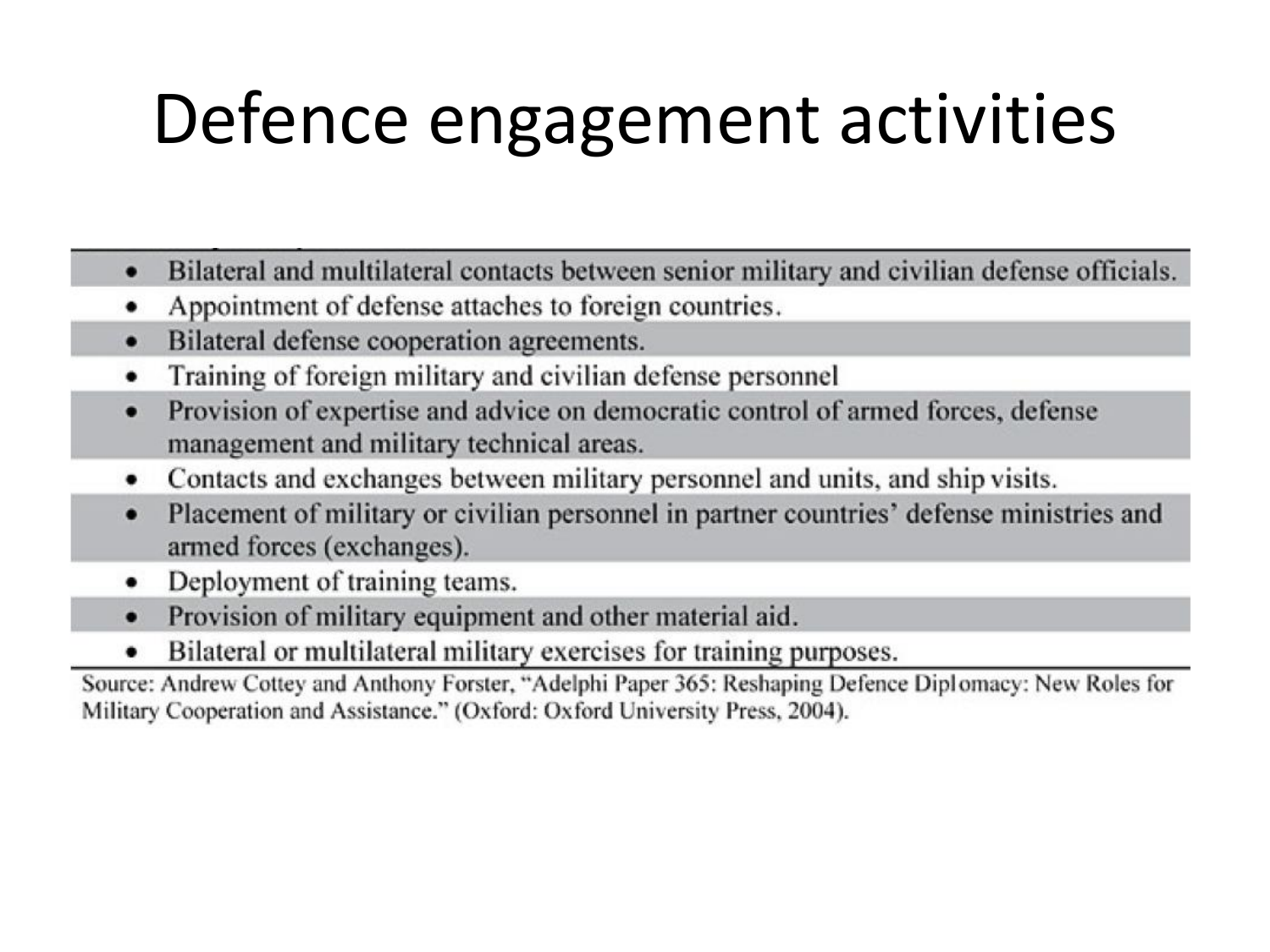### Defence engagement across the power spectrum



Winger, Gregory. 2014. The Velvet Gauntlet: A Theory of Defense Diplomacy. In: What Do Ideas Do?, ed. A. Lisiak, N. Smolenski, Vienna: IWM Junior Visiting Fellows' Conferences, Vol. 33.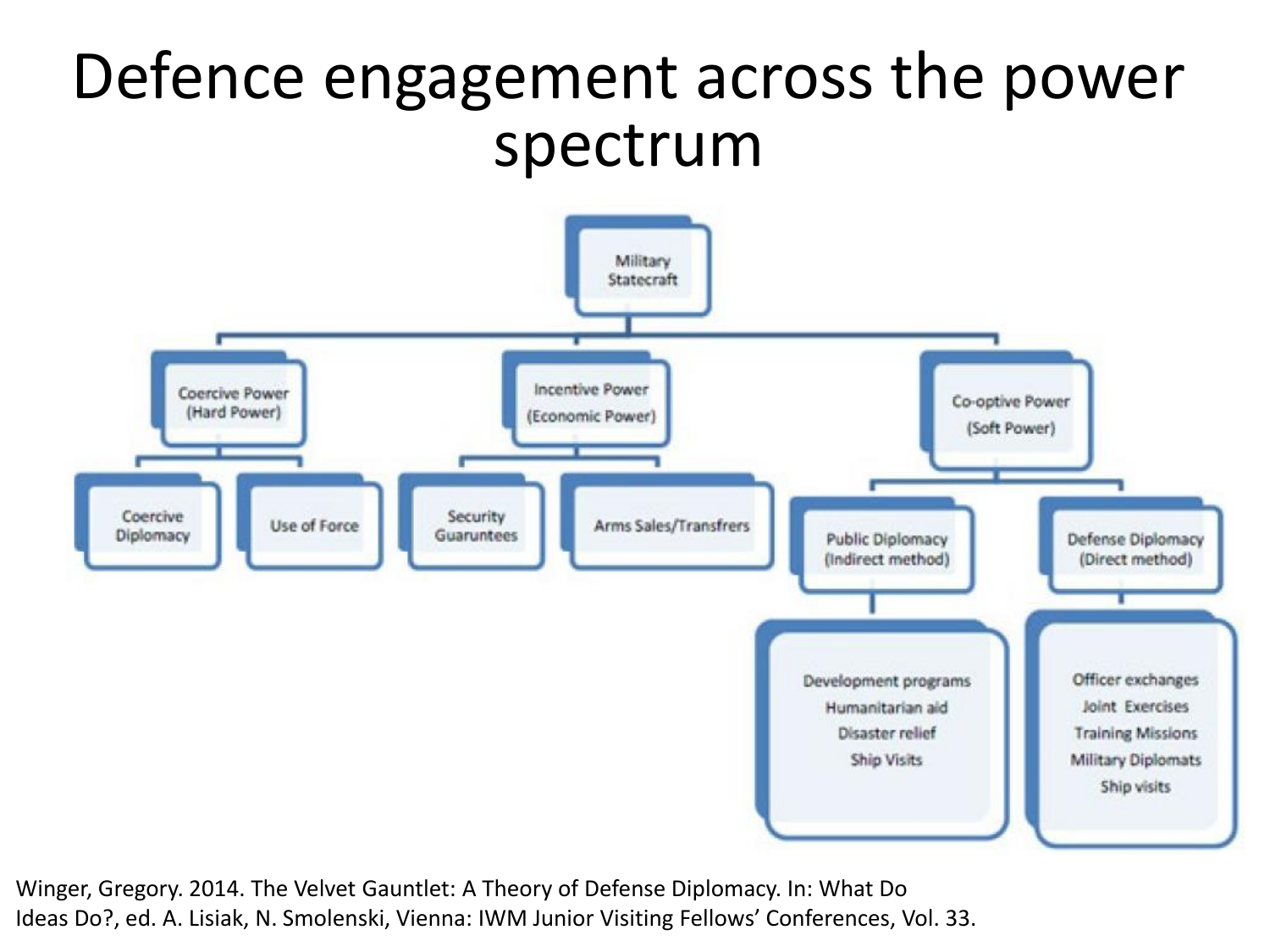# The Defence Engagement logical framework



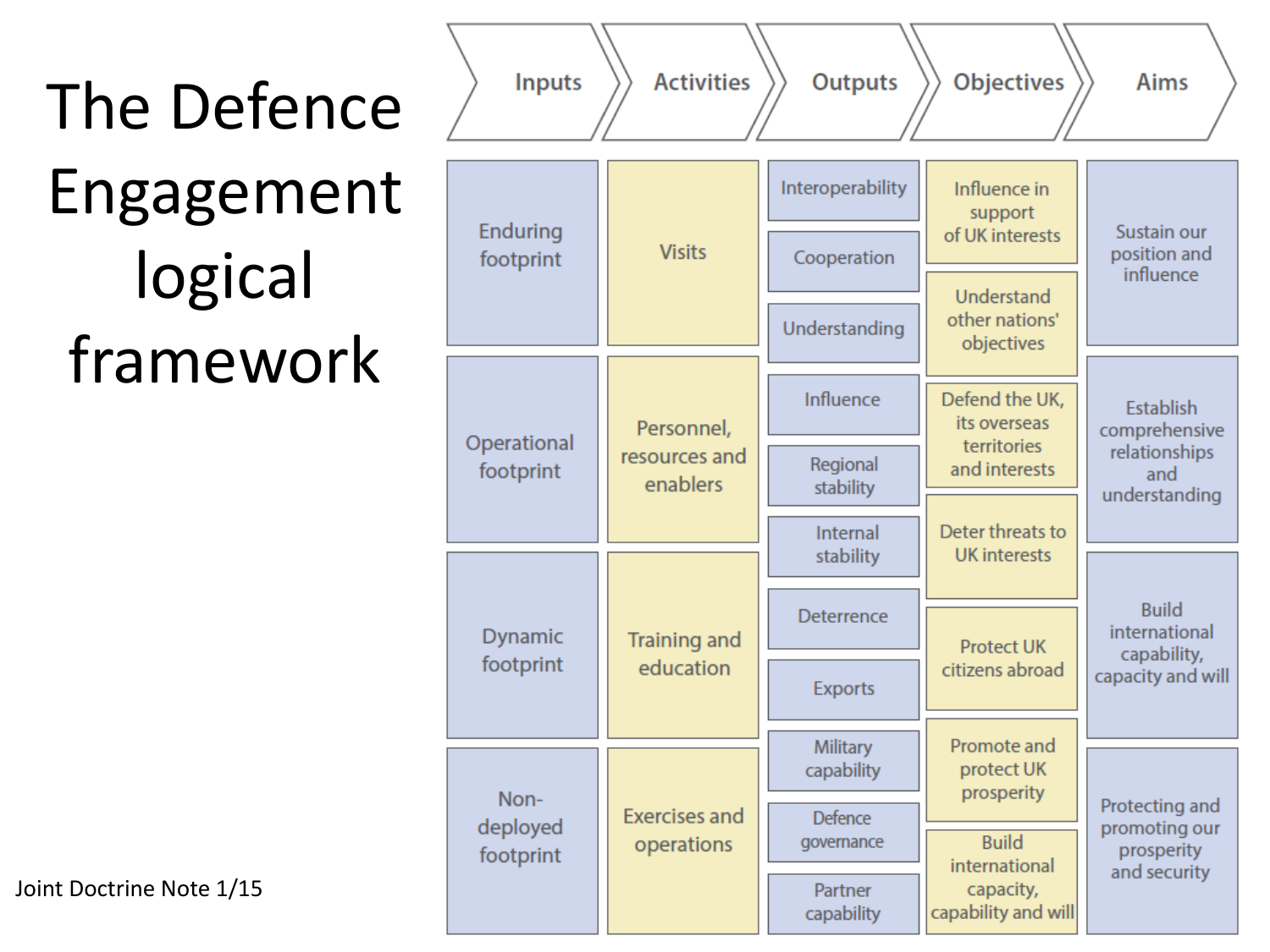### Western expatriates numbers in one Gulf military force

The number of Western expatriates

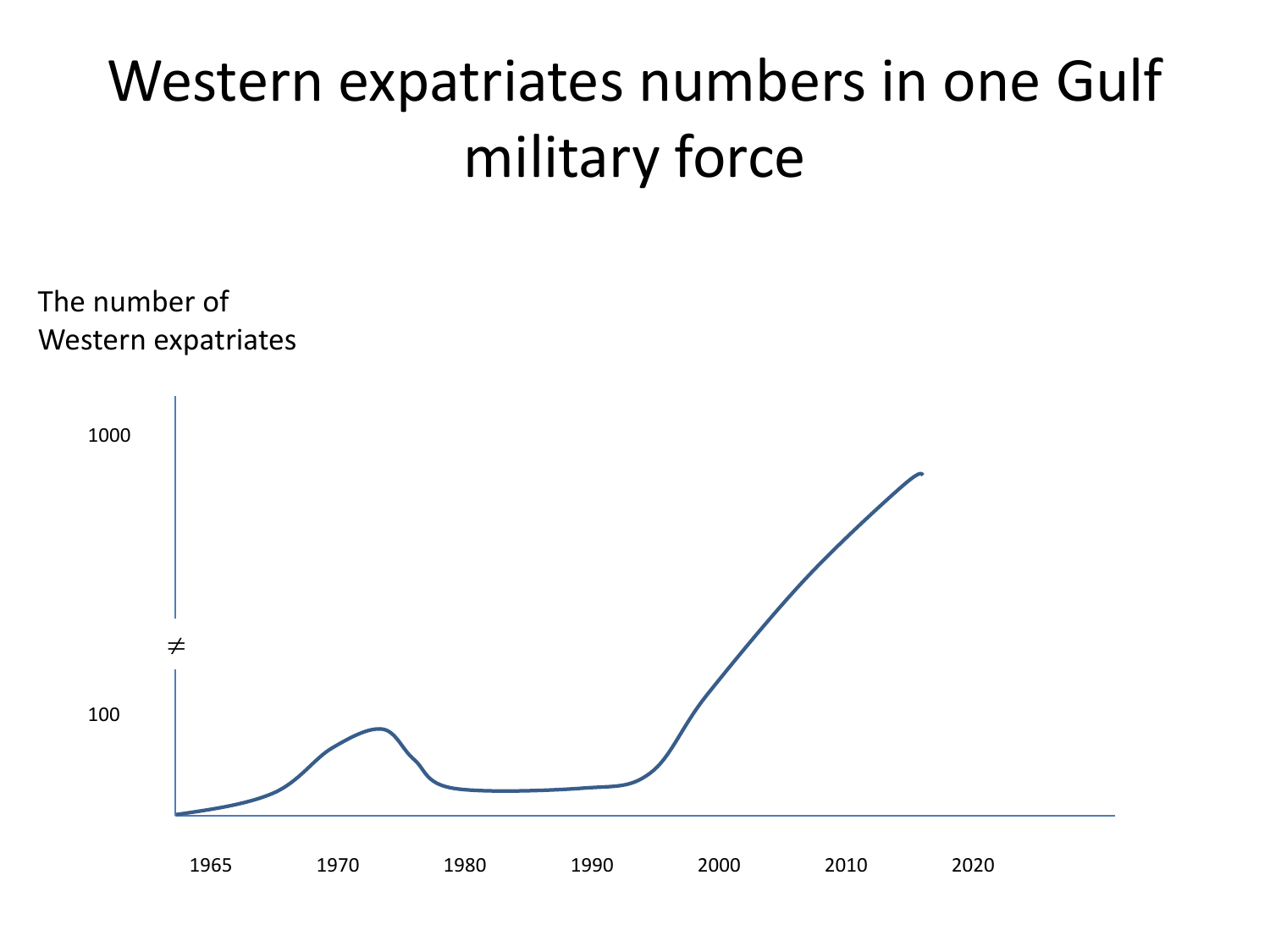### On patrol

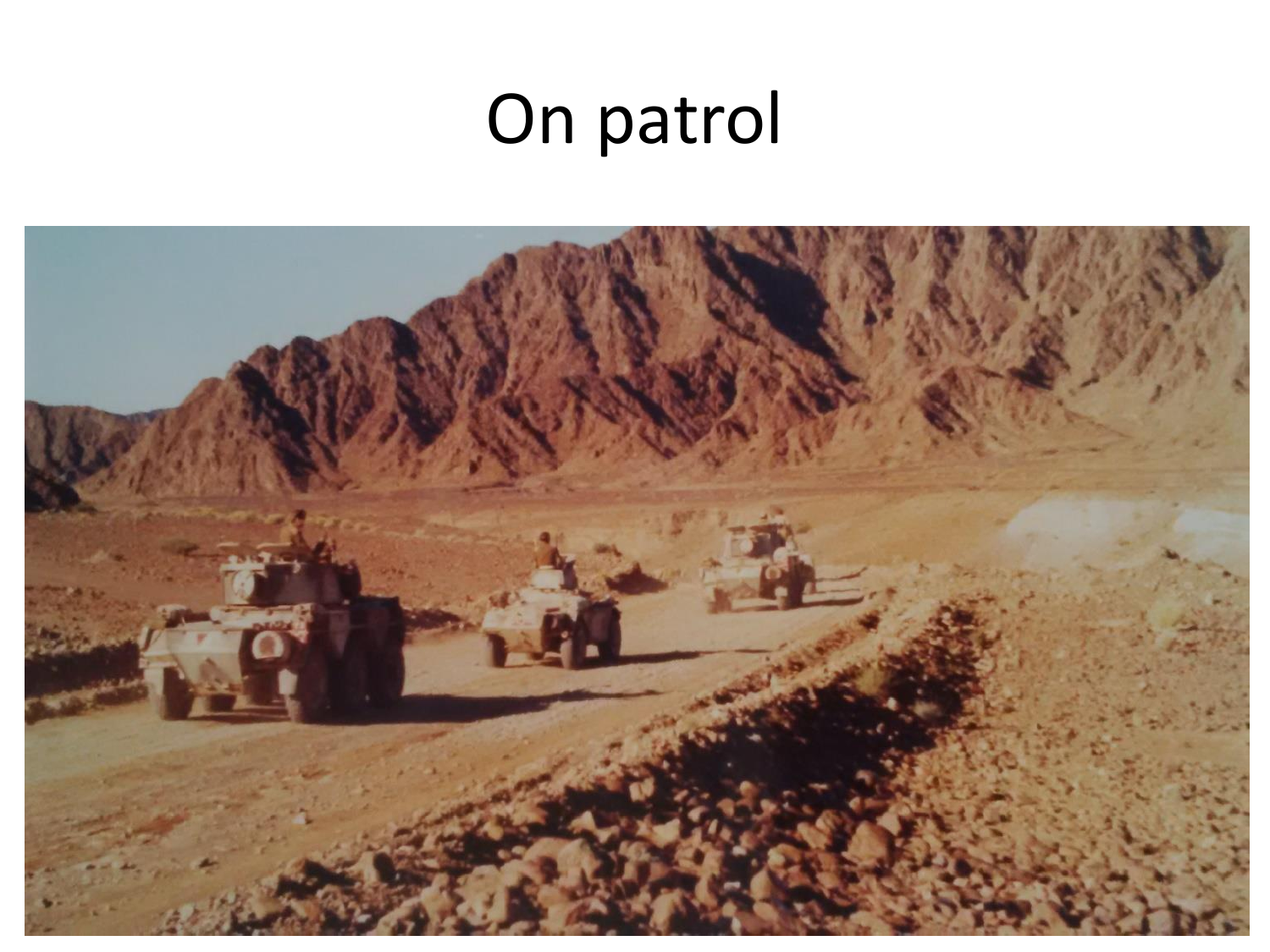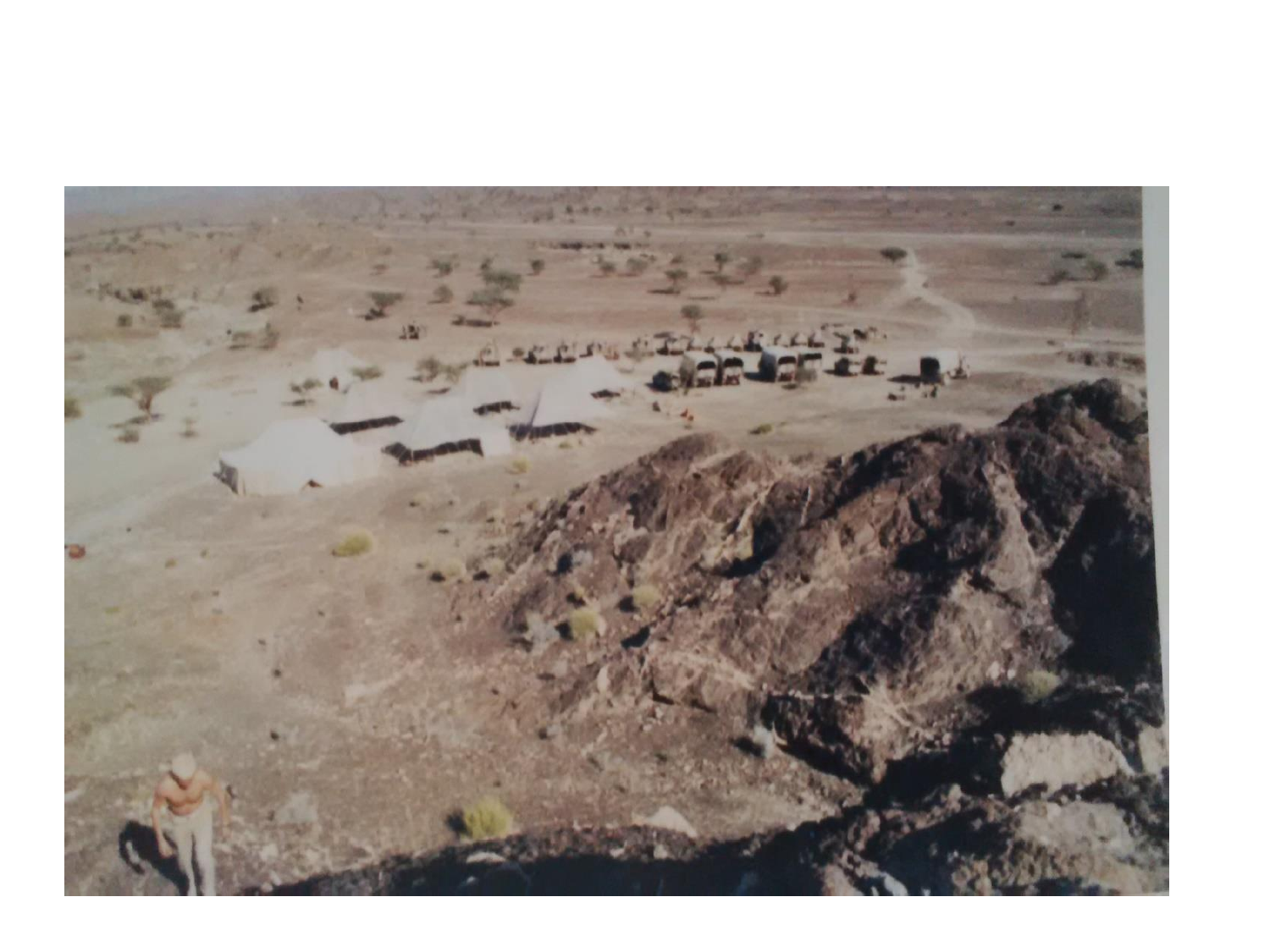# Categories of activities undertaken by expatriates

#### • **Doing**

- Command Armed Forces to Platoon
- Staff positions
- Intelligence collection.

#### • **Advising**

- Emissary
- Strategic
- Technical
- Mentoring

#### • **Training and educating**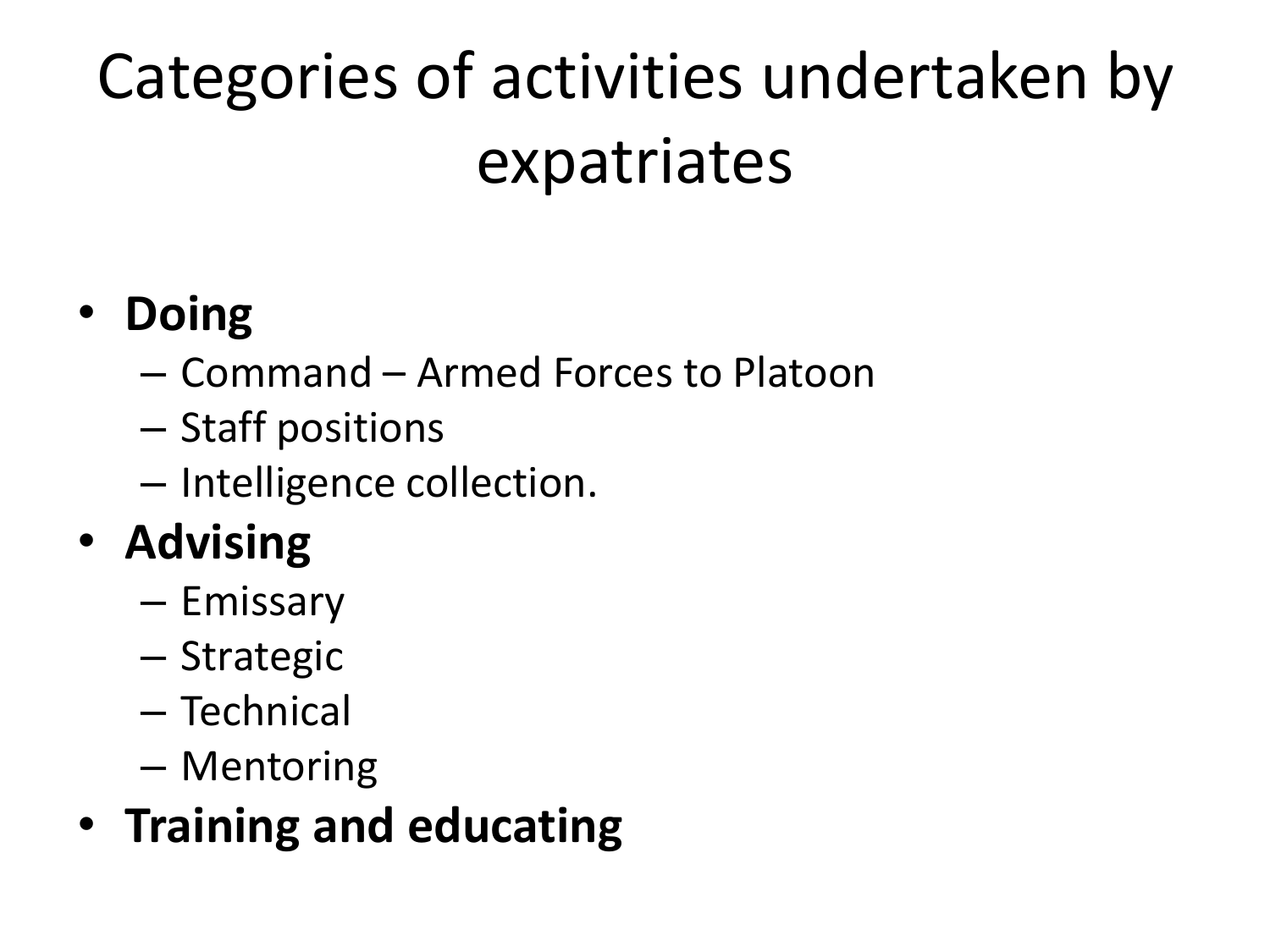### Sources of expatriates

- Seconded personnel
	- Loan service officers
	- Long-term military training teams
- Contract personnel (defined collectively as MCOs)
	- Direct hire
	- Manpower hires
	- Enduring consultants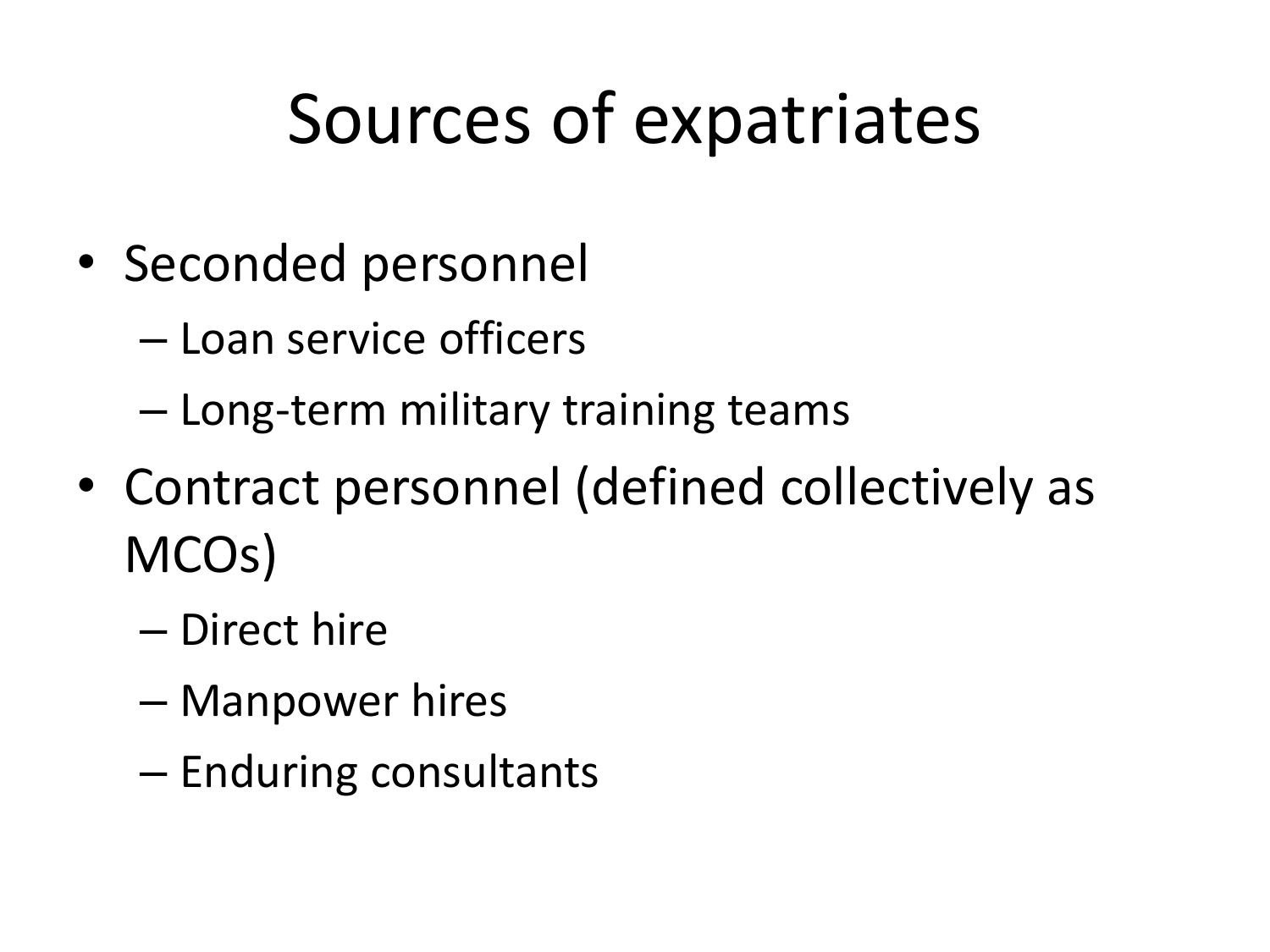# Seconded personal and 'loyalty'

Peter Carrington (UK Defence Secretary) seconded personnel are "…a very effective way of furthering the development of these forces and securing valuable influence".

1001 TNA FCO 8/1324, Memorandum by Peter Carrington (Defence Secretary) to the Defence and Overseas Policy Committee, 'Policy in the Persian Gulf,' 28 December 1970)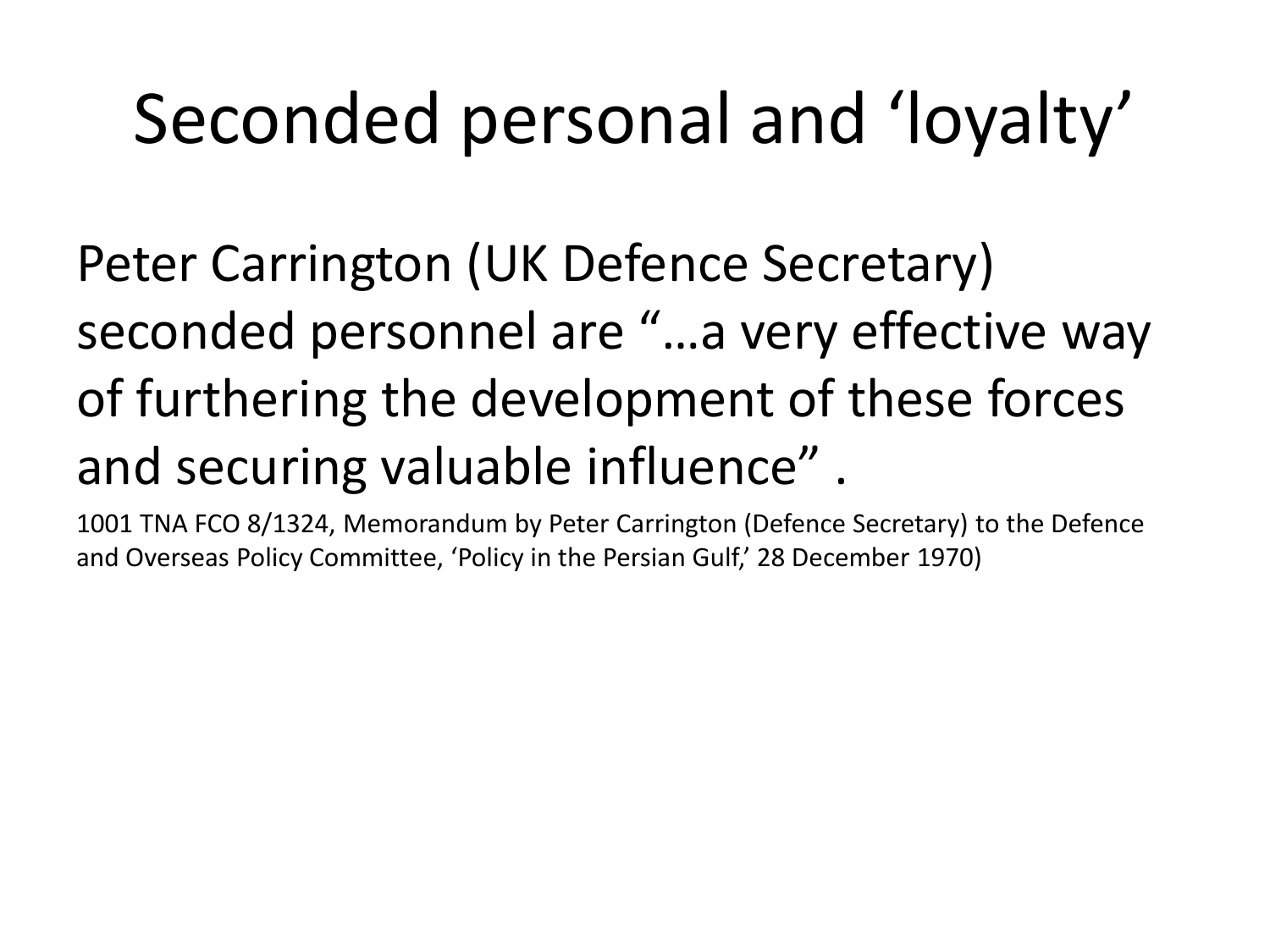# Seconded personal and 'loyalty'

"…whenever possible seconded officers should be provided rather than contract officers who would own no continuing allegiance to the British Army"

Minutes of the Persian Gulf Local Counter Subversion Group – Bahrain, 18 August 1966 (Records of the Emirates 1966- 1971, p. 274)

"…The loyalties of many of these British advisors and contract officers were first and foremost to their Arab masters; even through their rapport with British officials might provide access for the latter, it could be just as likely that they would eventually present an obstacle to British official policy" Rossiter, 2014, p. 289)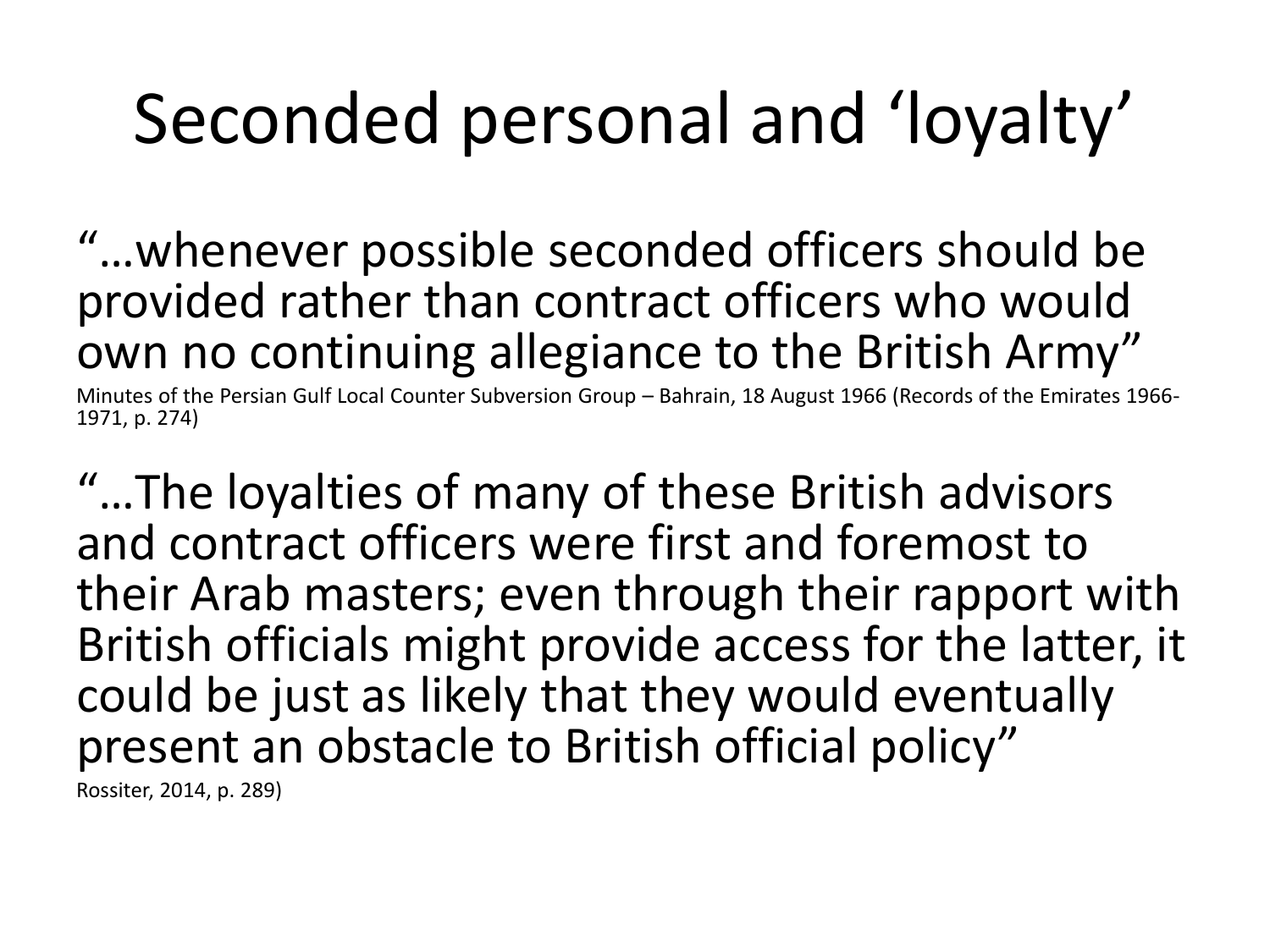# Air Wing

- All were MCOs
- The role of the expatriates were to lead, plan, organize, train and equip the new force, as well as fly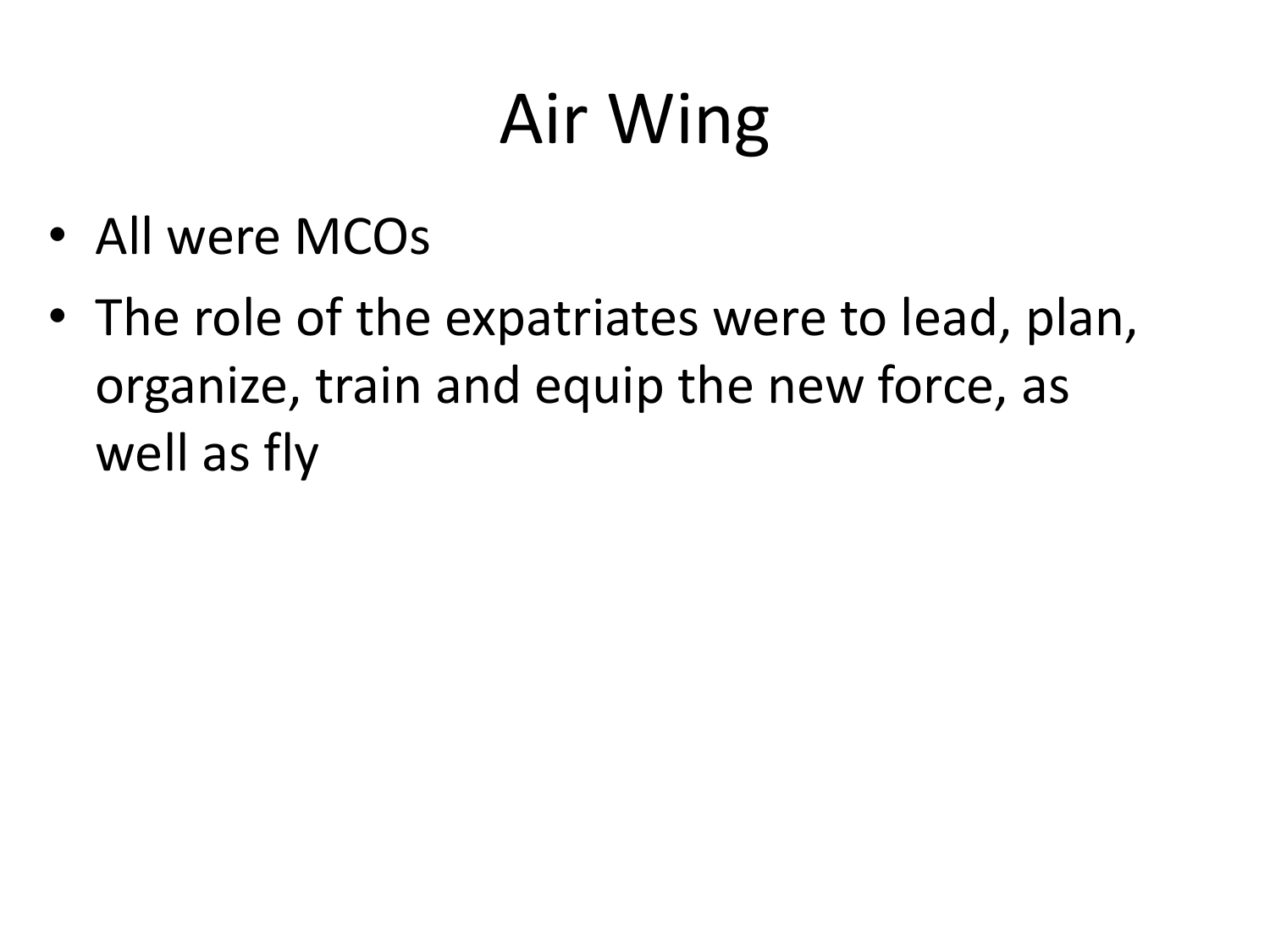### 2000s example

- "British methods, philosophy and standards"
- Systems approach to training
- Instructor training
- Officer training pre-Sandhurst
- Gulf/UK Defence Agreement doctrine
- Building up to multi-national exercises
- Make UK-Gulf military meetings more productive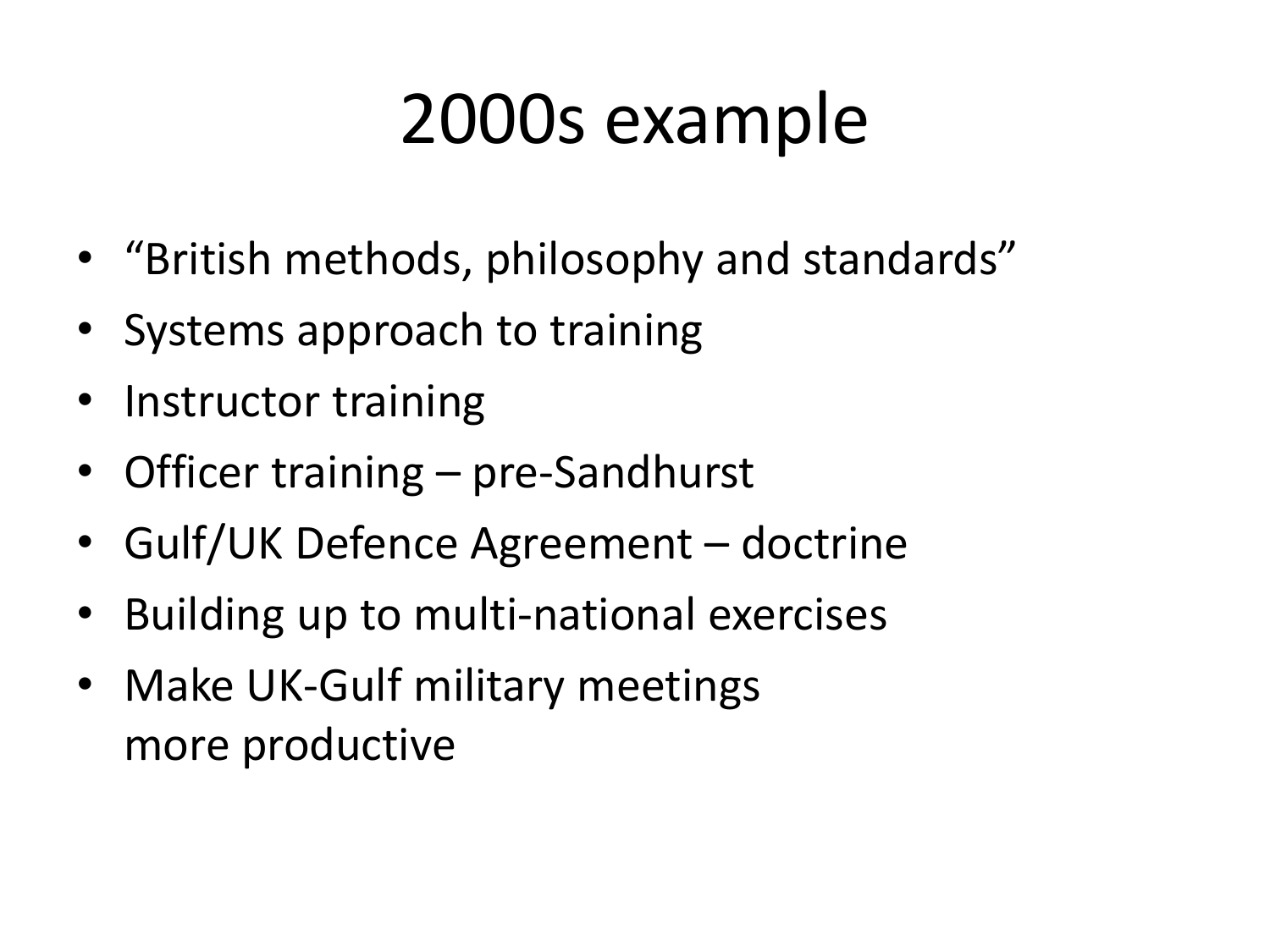# Can MCOs be used to advance DA agenda?

The Defence Engagement logical framework

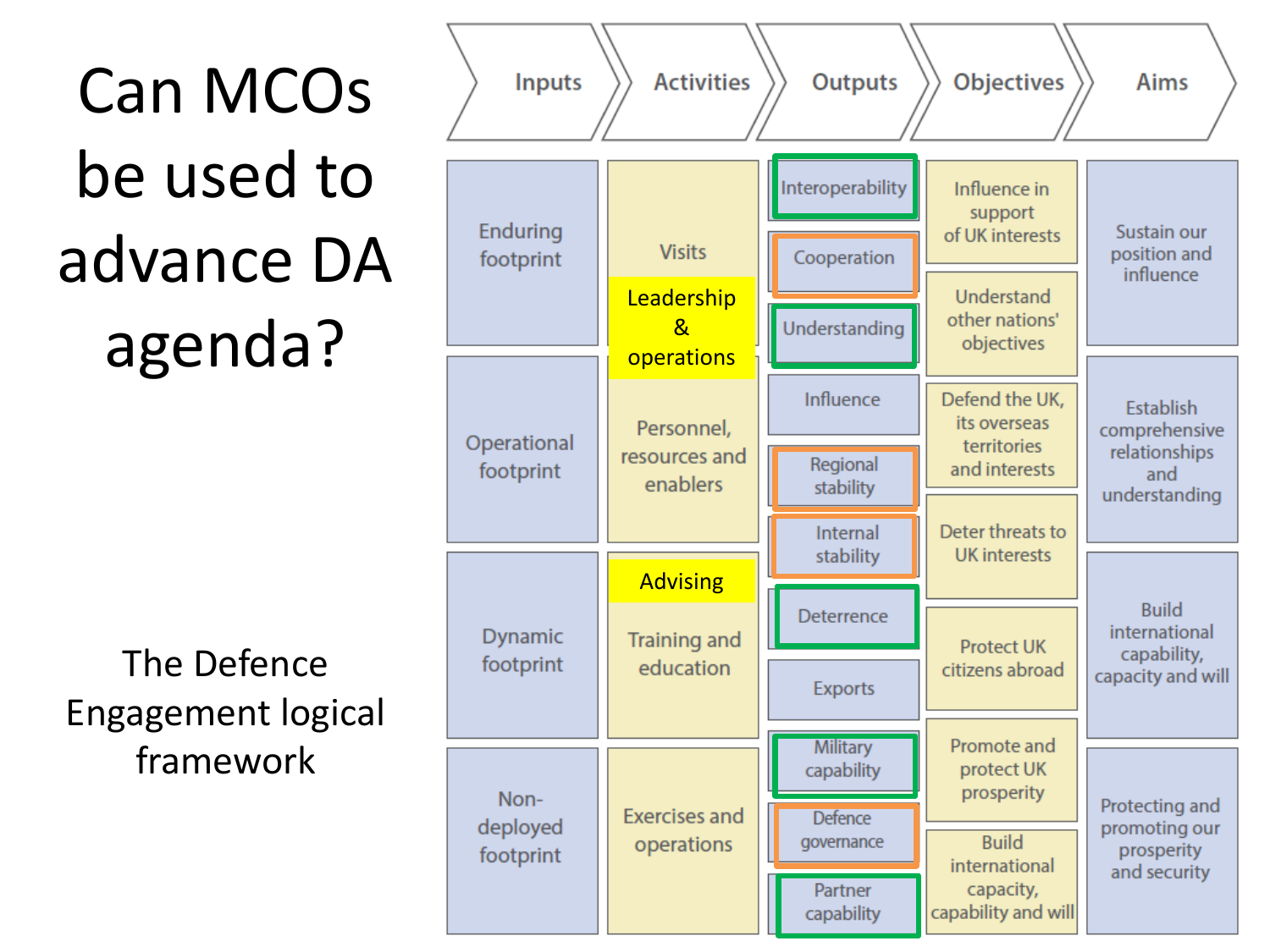# Should MCOs be used?

- To answer this, needs to know why the Ruler wants to improve the military
- If Ruler wants to improve their military
	- In a way does not generate threats from kin, tribe, ideologies
	- In a way that demonstrates independence from foreign influence
	- In a way that builds foreign partnerships which support the Ruler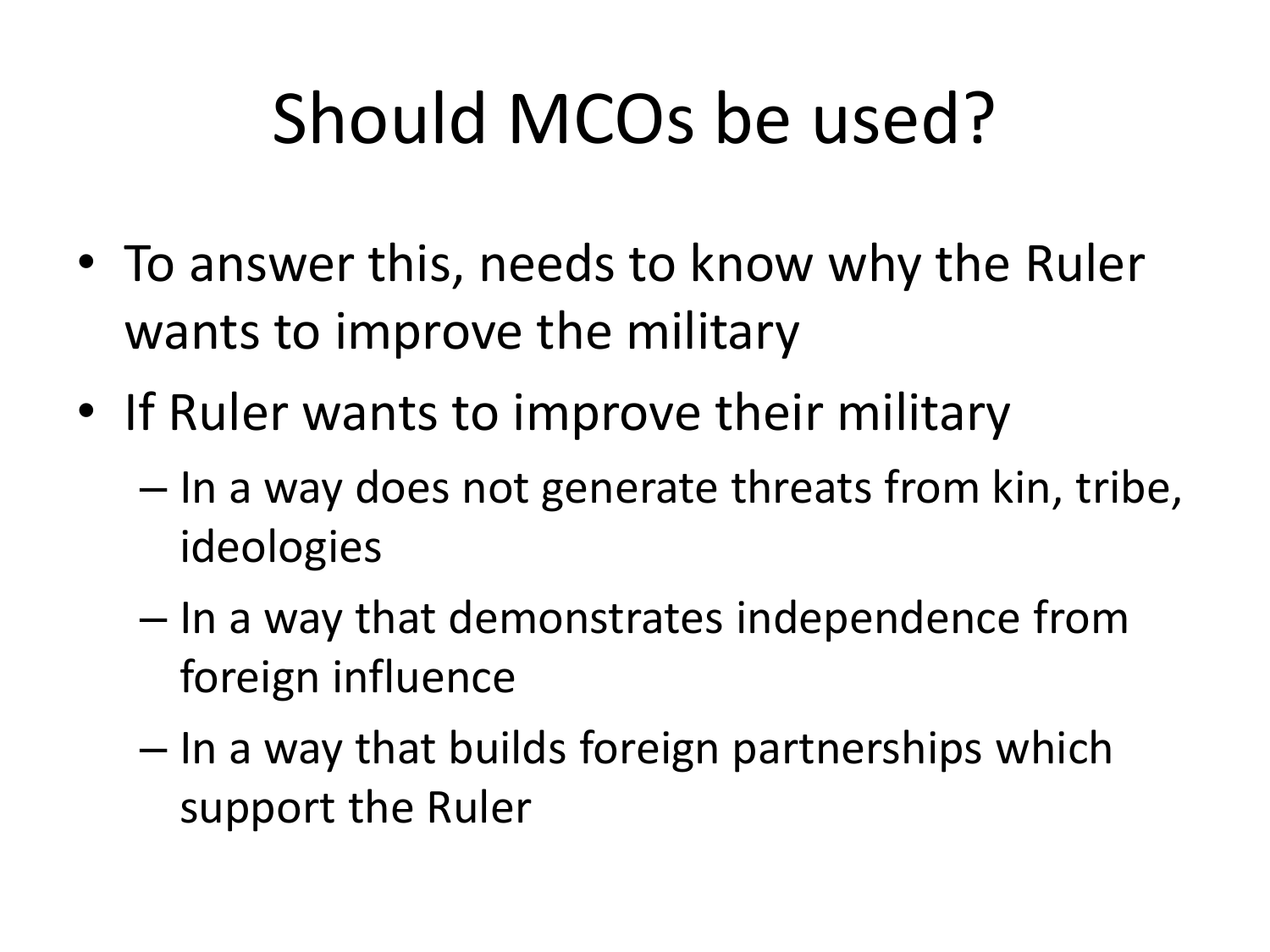# Should they be used

Yes

- If Ruler does not want seconded personnel
- If UK human resources are constrained
- If UK want to make enduring change
- If want UK personnel fighting but not being held accountable for it

Knowing that

- Always represent the interests of the Ruler
- Never want to be seen to be pro-British